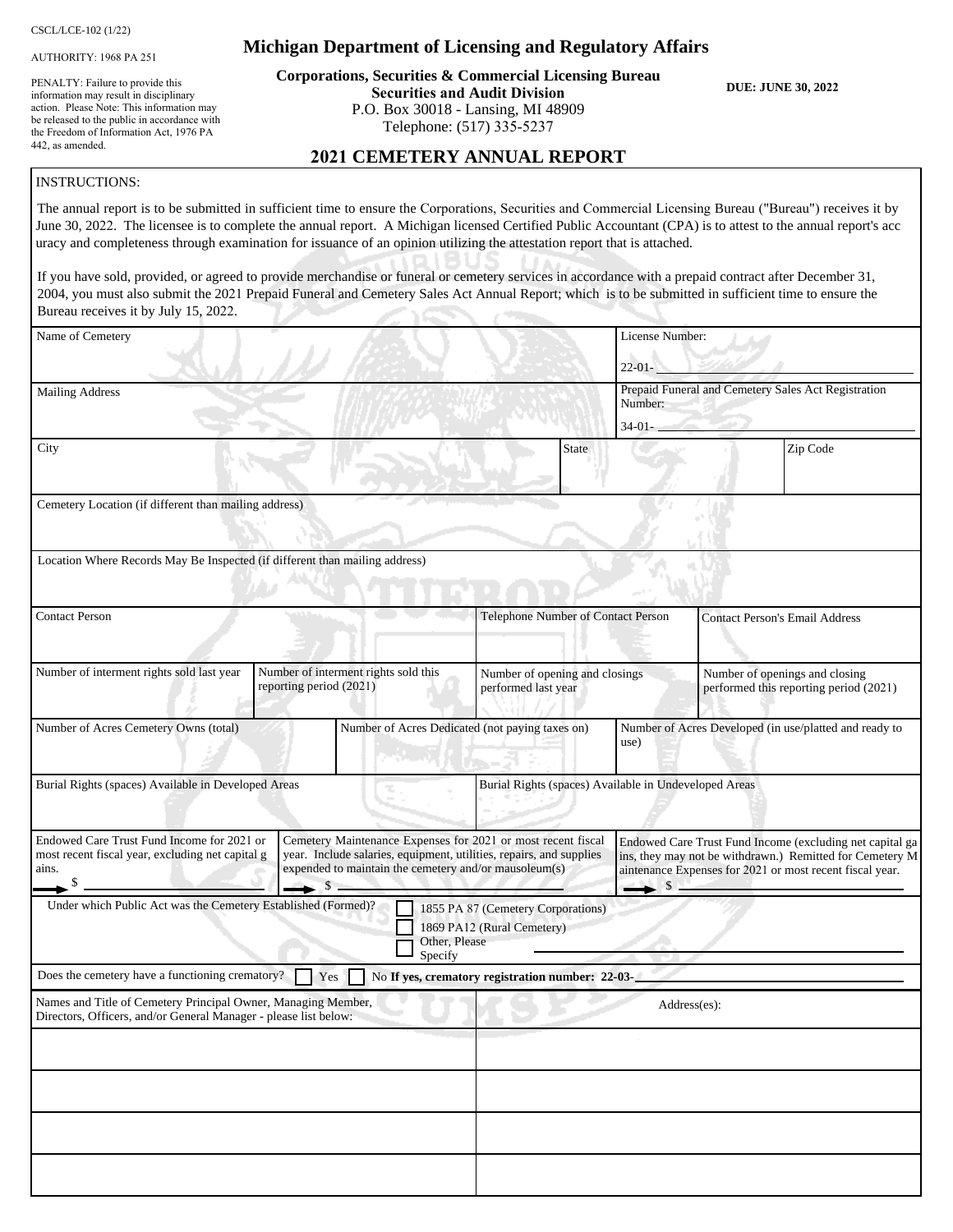**All cemeteries, excluding crematories only, are required to submit an Independent Accountant's Report with the cemetery report. The Independent Accountant's Report must be prepared by a Michigan licensed certified public accountant (CPA). NOTE: THE CEMETERY REPORT WILL NOT BE ACCEPTED IF THE INDEPENDENT ACCOUNTANT'S REPORT IS CHANGED, except changes to comply with statements on Standards for Attestation Engagements, such as rendering a qualified opinion, etc.\***

#### **INDEPENDENT ACCOUNTANT'S REPORT**

**We have examined the accuracy and completeness of amounts reported and management's assertions about (name of entity)'s \_\_\_\_\_\_\_\_\_\_\_\_\_\_\_\_\_\_\_\_\_\_\_\_\_\_\_\_\_ compliance with Public Act 251 of 1968 (Cemetery Regulation Act), as amended, and the rules** 

**promulgated thereunder; Public Act 87 of 1855 (Cemetery Corporations Act); Public Act 12 of 1869 (Rural Cemetery Corporations Act); and Section 7803 of Public Act 386 of 1998 (Estates and Protected Individuals Code) included in the accompanying 2021 Cemetery Annual Report for the period ending December 31, 2021. (Name of entity)'s** 

**\_\_\_\_\_\_\_\_\_\_\_\_\_\_\_\_\_\_\_\_\_\_\_\_\_\_\_\_\_\_\_\_ management is responsible for its assertion and the accuracy and completeness of the information presented. Our responsibility is to express an opinion on the accuracy and completeness of amounts reported and management's assertion about the Registrant's compliance based on our examination.**

**Our examination was conducted in accordance with attestation standards established by the American Institute of Certified Public Accountants. Those standards require that we plan and perform the examination to obtain reasonable assurance about whether the amounts reported and management's assertion are presented in accordance with the compliance requirements of Public Act 251 of 1968 (Cemetery Regulation Act), as amended, and the rules promulgated thereunder; Public Act 87 of 1855 (Cemetery Corporations Act); Public Act 12 of 1869 (Rural Cemetery Corporations Act); and Section 7803 of Public Act 386 of 1998 (Estates a nd Protected Individuals Code), in all material respects. An examination involves performing procedures to obtain evidence about t he accuracy and completeness of amounts reported and compliance with these requirements. The nature, timing and extent of the p rocedures selected depend on our judgment, including an assessment of the risks of material misstatement of information reported i n the 2021 Cemetery Annual Report, whether due to fraud or error. We believe that the evidence we obtained is sufficient and appropriate to provide a reasonable basis for our opinion.**

**In our opinion, management's assertions and the accuracy and completeness of amounts reported in the accompanying 2021 Cemetery Annual Report of (name of entity) \_\_\_\_\_\_\_\_\_\_\_\_\_\_\_\_\_\_\_\_\_\_\_\_\_\_\_\_\_\_\_\_\_\_\_\_\_\_ for the period ending December 31, 2021, are presented in accordance with Public Act 251 of 1968 (Cemetery Regulation Act), as amended, and the rules promulgated thereunder; Public Act 87 of 1855 (Cemetery Corporations Act); Public Act 12 of 1869 (Rural Cemetery Corporations Act); and Section 7803 of Public Act 386 of 1998 (Estates and Protected Individuals Code), in all material respects.**

**Note: These assertions include the accuracy and completeness of the numbers and dollar amounts reported on the schedules included in the accompanying report.**

**Note to CPA: If you prepared the schedules, but you are not expressing an opinion on them do not complete this page; instead, identify yourself as the preparer on page 1.**

| CPA Signature          | Date                             |                     |  |
|------------------------|----------------------------------|---------------------|--|
|                        |                                  |                     |  |
| Type or Print CPA Name | CPA Michigan License Number      | CPA's Email Address |  |
|                        |                                  |                     |  |
| CPA Firm Name          | CPA Firm Michigan License Number |                     |  |
|                        |                                  |                     |  |
| <b>Street Address</b>  | Telephone Number                 |                     |  |
|                        |                                  |                     |  |
| City                   | State                            | Zip Code            |  |
|                        |                                  |                     |  |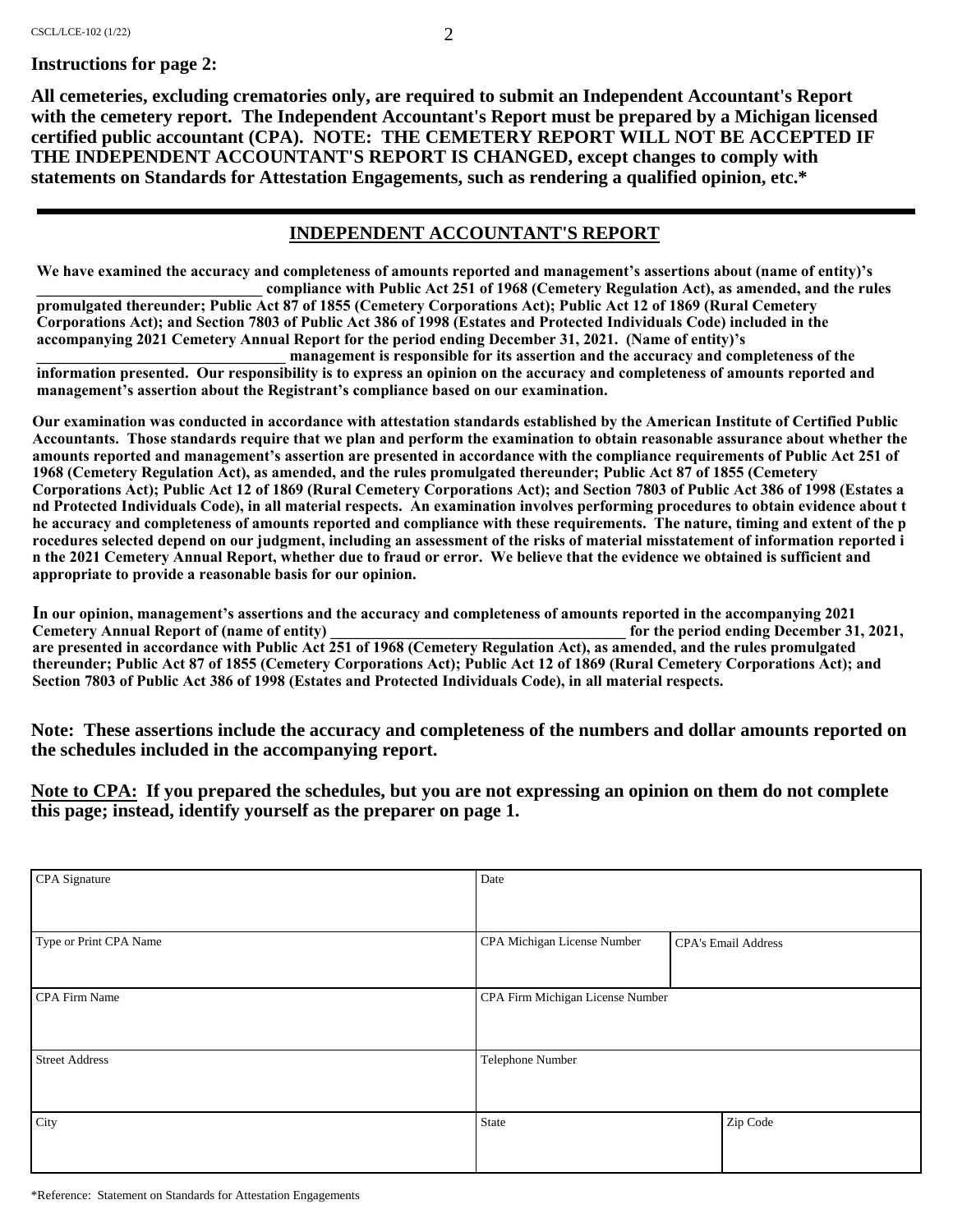| CSCL/LCE-102 (1/22)                                                                                                                                                     | 3                                                                                                |
|-------------------------------------------------------------------------------------------------------------------------------------------------------------------------|--------------------------------------------------------------------------------------------------|
| <b>SCHEDULE A - ENDOWED CARE TRUST FUND ANALYSIS</b>                                                                                                                    |                                                                                                  |
| <b>RECEIPTS PERIOD:</b> $1)$<br>(ending date of prior report or audit) To 2) / / / And                                                                                  |                                                                                                  |
| <b>DEPOSITS PERIOD:</b> 3) $\frac{1}{\frac{(\text{ending date of prior report or audit})}{(\text{error report or audit})}}$ To 4) $\frac{1}{(\text{line 2 + 30 days})}$ |                                                                                                  |
| Increase (Decrease) to trust fund(s) during deposit period.<br>This must match line 5 on page 4.                                                                        | $5)$ \$                                                                                          |
| Receipts from sales of burial, entombment, and/or<br>columbarium rights, sold for more than \$133.33.                                                                   |                                                                                                  |
| Include brokerage sales. (See Note 1)<br>6)                                                                                                                             | (Receipts) $x 15\% = 7$                                                                          |
| Paid in full rights sold for less than<br>8)<br>\$133.34, including free rights.                                                                                        | $x$20.00 = 9$                                                                                    |
| Rights sold for less than \$133.34 for accounts<br>not paid in full.<br>10)                                                                                             | 11)                                                                                              |
|                                                                                                                                                                         | $$20.00 \div \frac{}{\text{Average Sales Price}}$ x $\frac{}{\text{Total Amount received}} = 12$ |
| Amount received for donations, grants,<br>bequests, or conveyances.                                                                                                     |                                                                                                  |
|                                                                                                                                                                         |                                                                                                  |
| Total required deposits. (lines $7 + 9 + 12 + 13$ ) + \$50,000 if the cemetery was<br>created during $2021$ see $456.536(5)$                                            |                                                                                                  |
| Current period excess (shortage).<br>$(line 5 - line 14)$                                                                                                               | 15)                                                                                              |
| Prior total excess (shortage) from page 3, line 23, of the 2020<br>report or from a subsequent department audit report.                                                 | 16)                                                                                              |
| <b>Total Endowed Care Trust Fund Excess/(Shortage).</b><br>(line $15 +$ line 16)                                                                                        | $17)$ \$                                                                                         |
| Investment Performance and Fee Offset (IPF)<br>This must match line 8 on page 5, ref pg 5 for explanation                                                               | $18)$ \$                                                                                         |
| Total Endowed Care Trust Fund Excess/Shortage after IPF<br>(line $18 +$ Line 19)                                                                                        | $19)$ \$                                                                                         |

**Note 1:** Payments made to repurchase burial right contracts, refunds of monies received on canceled contracts and credit given toward the purchase of other cemetery goods or services on canceled contracts, may be offset against total receipts from adult burial right sales. Offsets on a particular contract may not exceed the cemetery's proceeds on that contract.

If a Line 19 shortage exists, please explain the cause of the shortage and the percent attributed to the cause.

**CAUSE: PERCENT ATTRIBUTED:**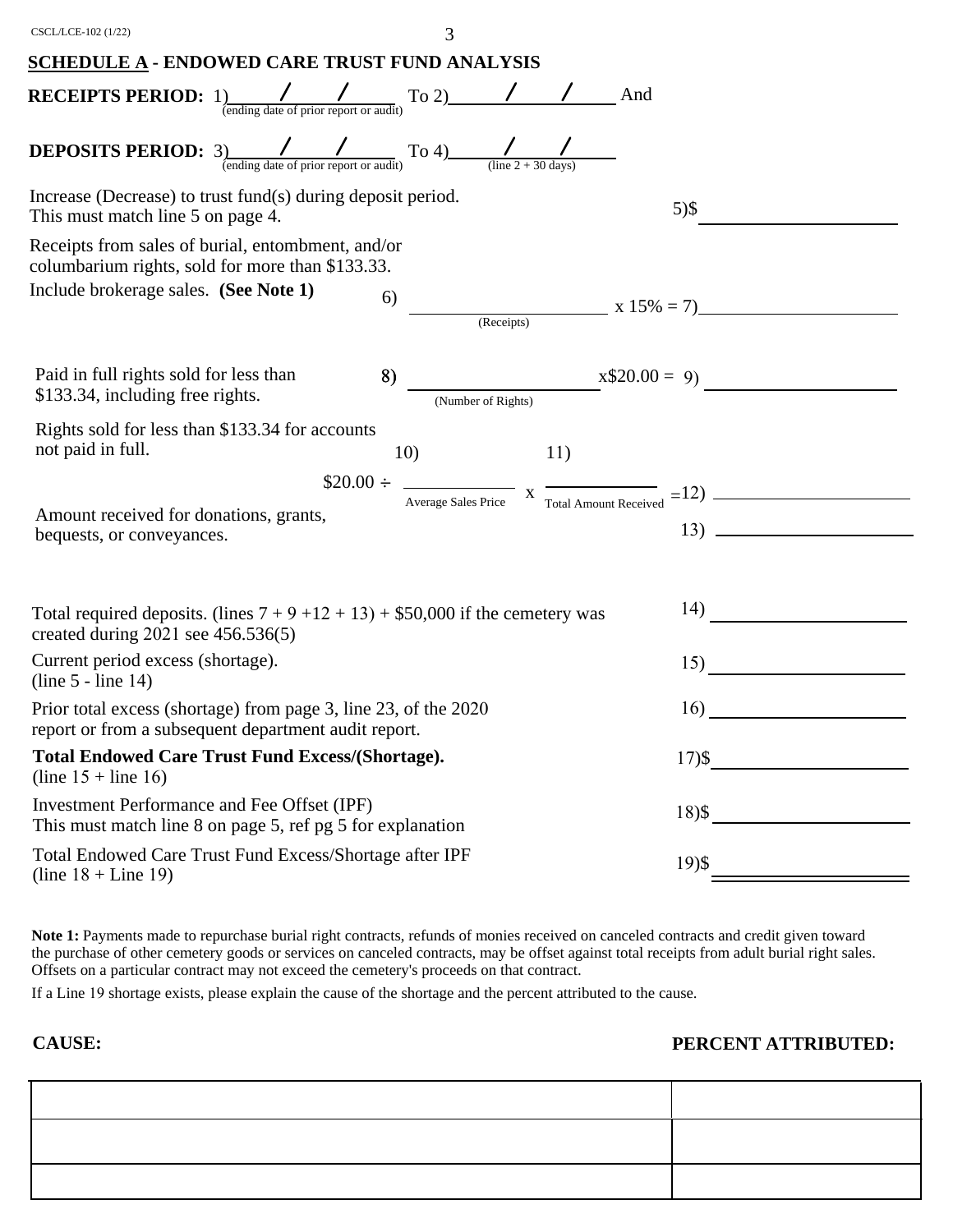| CSCL/LCE-102 (1/22) |  |  |
|---------------------|--|--|
|                     |  |  |

#### **SCHEDULE A1 - RECONCILIATION OF THE ENDOWED CARE TRUST FUND**

| Ending principal corpus at cost as of :<br>(From schedule A2, line 27)                                                                                                                     | (ending deposit period date) | $2)$ \$        |  |
|--------------------------------------------------------------------------------------------------------------------------------------------------------------------------------------------|------------------------------|----------------|--|
| Beginning principal corpus at cost as of:<br>(From page 4, lines 1 and 2 of the 2020 report or from subsequent department audit report)<br>Increase (Decrease) to trust. (line 2 - line 4) | 3)                           | 4)<br>5) \$    |  |
| Deposits to trust.                                                                                                                                                                         |                              | $6)$ \$        |  |
| Realized capital gains.                                                                                                                                                                    |                              |                |  |
| Realized capital losses.                                                                                                                                                                   |                              | 8a)            |  |
| Trustee Fees and Costs paid from principal                                                                                                                                                 |                              | 8 <sub>b</sub> |  |
| Other increases (decreases). (Please describe):                                                                                                                                            |                              | 9)             |  |
| Total increase (decrease) to trust (lines $6 + 7 - 8a - 8b + or$<br>9). This must match line 5 above.                                                                                      |                              | 10)            |  |
| Note: Trustee fees and costs may not be paid from trust income. Trustee may pay trust taxes on the income earned                                                                           |                              |                |  |

by the trust account from the income or capital gains of the trust.

| $\mathbf{r}$<br>Endowed<br>Care <sup>'</sup><br>*rustee ⊥<br>Name | Date<br>Frust<br>: Amendment 1<br>Agreement or |
|-------------------------------------------------------------------|------------------------------------------------|
| $ 11\rangle$                                                      | $\ddot{\phantom{1}}$<br>--                     |

# **SCHEDULE A2 - DETAIL FOR ENDOWED CARE ENDING PRINCIPAL CORPUS**

DO NOT INCLUDE ASSETS WHICH ARE NOT IN THE NAME OF THE TRUST, WHICH ARE NOT SEPARATE AND APART FROM OTHER FUNDS, PROPERTY, OR SECURITIES OF THE CEMETERY, CEMETERY CORPORATION, ASSOCIATION OR TRUSTEE(S). DO NOT INCLUDE INCOME PORTION OF TRUST FUND.

| <b>Assets</b>                  | <b>Purchase Cost</b><br>or Ledger Value | <b>Market</b><br><b>Value</b> |
|--------------------------------|-----------------------------------------|-------------------------------|
| <b>Stocks and Bonds</b>        | $13)$ \$                                | $14)$ \$                      |
| <b>Real Estate</b>             | 15)                                     | 16)                           |
| <b>Savings Accounts</b>        | 17)                                     | 18)                           |
| <b>Certificates of Deposit</b> | 19)                                     | (20)                          |
| <b>First Mortgages</b>         | 21)                                     | 22)                           |
| <b>Land Contracts</b>          | 23)                                     | (24)                          |
| Other (Specify)                | 25)                                     | (26)                          |
| <b>TOTAL</b>                   | $27)$ \$                                | $28)$ \$                      |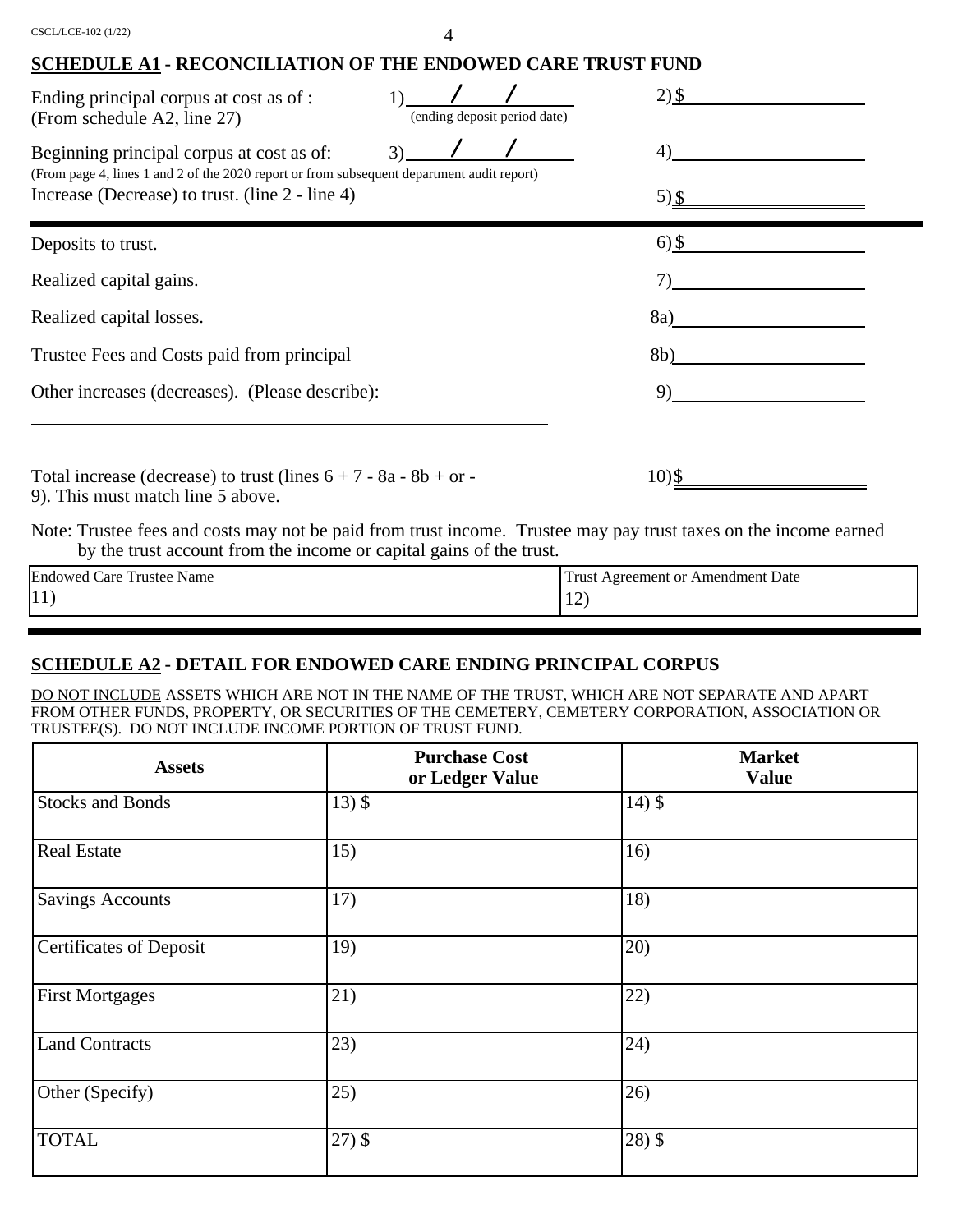CSCL/LCE-102 (1/22)

#### 5

#### **SCHEDULE A3 - INVESTMENT PERFORMANCE AND FEE OFFSET ANALYSIS**

The purpose of this schedule is to determine the amount of realized capital losses and trustee fees the cemetery will not be held liable for in adherence with Section 456.536(4) of the Cemetery Regulation Act ("CRA"). The amount will be termed the "Investment Performance and Fee Offset" (IPF).

To qualify for an IPF, a cemetery must have an IPF Trustee which for reporting purposes is defined as a regulated financial institution with trust powers, where the cemetery does not reserve, retain, or otherwise exercise any power of direction of specific investments, reference Section 456.536(4) of the CRA. Also to qualify for this reporting period, a cemetery must have an IPF Trustee that obtained control of the trust corpus prior to January 1, 2022. Furthermore, to qualify for the fee offset, the trust agreement must specify that trustee fees and costs may be paid from trust principal and that the fees and costs were actually paid from principal.

Note that realized capital losses incurred during 2021 must still be entered on page 4 line 8a. Also note that trustee fees and costs paid from principal during 2021 must be entered on page 4 line 8b.

| Date IPF Trustee obtained control of trust corpus (reference above for explanation) |                    |
|-------------------------------------------------------------------------------------|--------------------|
| Operative date for reporting period                                                 | 2) January 1, 2021 |
| Cemetery IPF effective date (the more current of the dates posted to lines 1 and 2) |                    |

### **If the date on line 3 is after December 31, 2021 an IPF is not allowed this reporting period; enter 0 on lines 4 through 8.**

IPF allowed as of December 31, 2021

\$

| Realized capital losses incurred from the date on line 3 through December 31, 2021              |  |
|-------------------------------------------------------------------------------------------------|--|
| Trustee fees and costs paid from principal from the date on line 3 through December<br>31, 2021 |  |
| 2021 IPF incurred (line $4+5$ )                                                                 |  |
| 2020 IPF from page 5, line 8 of the 2020 report or subsequent department audit report           |  |
| Total IPF (line $6+7$ , enter result on page 3, line 18 even if it is 0)                        |  |
|                                                                                                 |  |

Yes  $\Box$  No

## **SCHEDULE A4 - ENDOWED CARE TRUST FUND TRANSFER ANALYSIS**

- 1. Has the total Endowed Care Trust Fund been transferred to an IPF Trustee (reference above) as of December 31, 2021. If the answer to question 1 is no, answer questions 2 and 3.
- 2. What is the total cost basis of assets not transferred to an IPF Trustee as of December 31, 2021
- 3. List the current locations of where the funds are located, the cost basis of the funds held at each location, and who the Non-IPF Trustee is:

As of the end of the reporting year, did the cemetery have any outstanding merchandise or service liabilities that were not relieved by the end of the month following the month of sale?

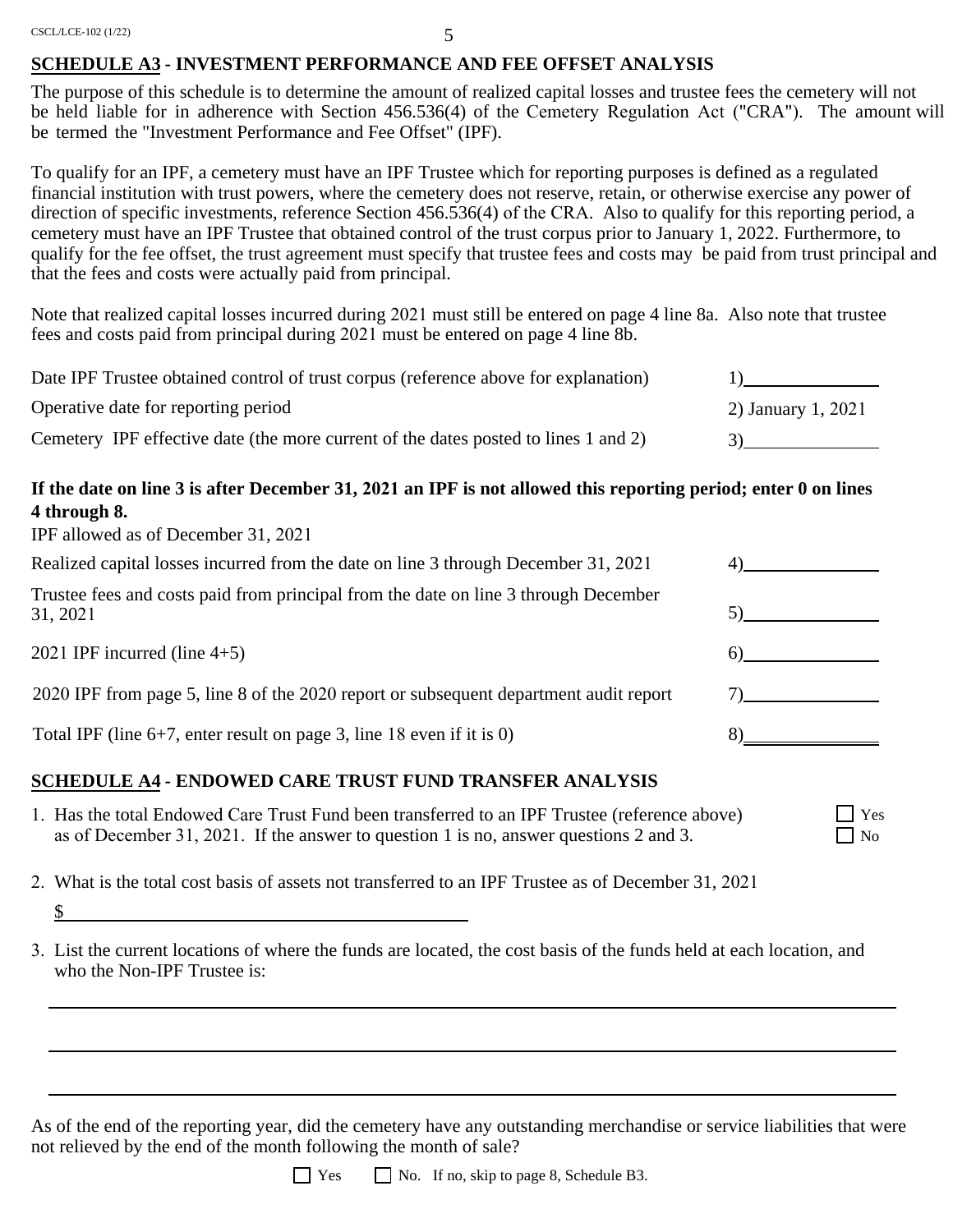#### Instructions for schedule B and B1:

- $\Rightarrow$  Include liabilities from sales since the following dates: <u>Vaults:</u> 10/30/72 <u>Markers:</u> 4/11/74 <u>Services:</u> 4/11/74, **EXCLUDE PRENEED SALES MADE AFTER DECEMBER 31, 2004. SALES AFTER DECEMBER 31, 2004 ARE TO BE REPORTED ON THE PRE-PAID FUNERAL AND CEMETERY SALES ACT ANNUAL REPORT.**
- $\Rightarrow$  If trust funds from pre-statutory sales were transferred into the statutory merchandise trust fund, include them in the reported merchandise trust liabilities.
- $\Rightarrow$  When computing current cost, consider cost differences between styles, types, sizes and manufacturers. If the cemetery manufactures its own vaults, cost figures must be supported by invoices for materials and documentation of labor charges.

| <b>Schedule B - Merchandise Trust Fund Analysis as of 12/31/21:</b> Total |    |         |  |
|---------------------------------------------------------------------------|----|---------|--|
| Merchandise Trust and Escrow Assets at cost from page 7, line 15:         |    | $2)$ \$ |  |
| Merchandise/Services Liabilities:                                         |    |         |  |
| Paid in full Vaults (line 13 below)                                       | 3) |         |  |
| Paid in full Markers (line 15 below)                                      | 4) |         |  |
| Cremation Proceeds (line 17 below)                                        | 5) |         |  |
| Opening and Closing Proceeds (line 19 below)                              | 6) |         |  |
| Non-paid-in-full Vaults (line 23 below)                                   | 7) |         |  |
| Non-paid-in-full Markers (line 27 below)                                  | 8) |         |  |
| Other (Describe):                                                         | 9) |         |  |
| Total Merchandise/Service Obligations (lines $3+4+5+6+7+8+9$ )            |    | 10)     |  |
| <b>Merchandise Trust Fund Excess (Shortage)</b> (line 2 - line 10)        |    | 11) \$  |  |

| IF A SHORTAGE EXISTS, EXPLAIN THE CAUSE OF THE SHORTAGE: | PERCENT ATTRIBUTED TO CAUSE: |
|----------------------------------------------------------|------------------------------|
|                                                          |                              |
|                                                          |                              |

#### **Schedule B1 - Detail of Merchandise Trust Liabilities**

| <b>ITEM</b>                                                                               | (A)<br>Number of<br>items to be<br>provided. | (B) Total current<br>cost of outstanding<br>obligations.<br>Averages may be<br>used to compute<br>current cost. | (C) Total sales price<br>of outstanding<br>obligations.<br>Averages may be<br>used to compute total<br>sales price. | (D)<br>Total proceeds<br>received. | (E)<br>House account<br>liability amount.<br>(Column B $\div$ C) x D |
|-------------------------------------------------------------------------------------------|----------------------------------------------|-----------------------------------------------------------------------------------------------------------------|---------------------------------------------------------------------------------------------------------------------|------------------------------------|----------------------------------------------------------------------|
| Paid-in-full Vaults                                                                       | 12)                                          | 13)                                                                                                             |                                                                                                                     |                                    |                                                                      |
| Paid-in-full Markers                                                                      | 14)                                          | 15)                                                                                                             |                                                                                                                     |                                    |                                                                      |
| <b>Cremation Proceeds</b><br>(\$100 minimum per<br>cremation if paid-in-full)             | 16)                                          |                                                                                                                 |                                                                                                                     | 17)                                |                                                                      |
| Opening & Closing<br>Proceeds (\$100 minimum<br>per opening & closing if<br>paid-in-full) | 18)                                          |                                                                                                                 |                                                                                                                     | 19)                                |                                                                      |
| Non-paid-in full Vaults                                                                   |                                              | 20)                                                                                                             | 21)                                                                                                                 | 22)                                | 23)                                                                  |
| Non-paid-in full<br><b>Markers</b>                                                        |                                              | 24)                                                                                                             | 25)                                                                                                                 | 26)                                | 27)                                                                  |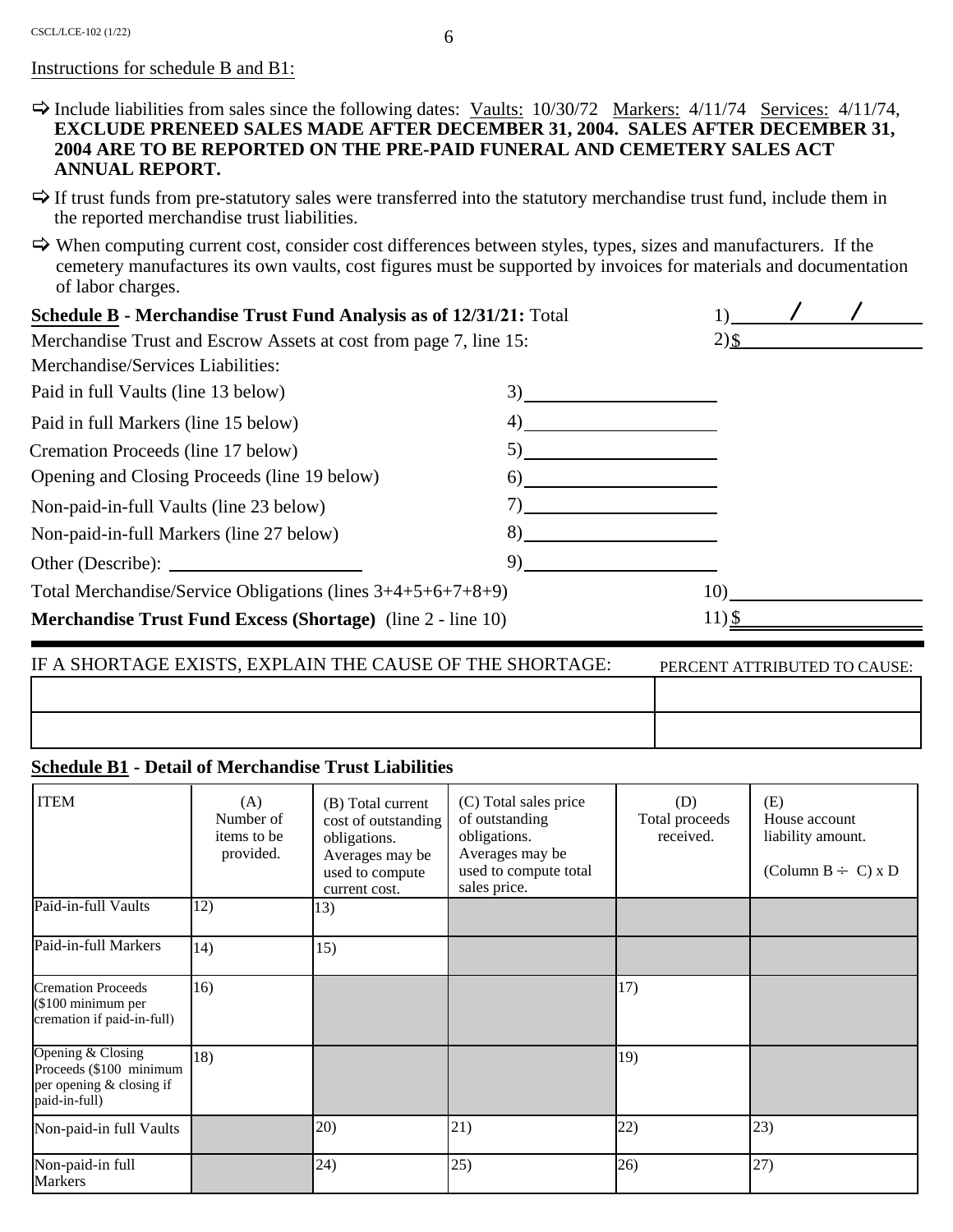### **SCHEDULE B2 - DETAIL OF MERCHANDISE TRUST AND ESCROW ASSETS**

DO NOT INCLUDE ASSETS WHICH ARE NOT IN THE NAME OF THE TRUST; WHICH ARE NOT SEPARATE AND APART FROM OTHER FUNDS, PROPERTY, OR SECURITIES OF THE CEMETERY, CEMETERY CORPORATION, ASSOCIATION OR TRUSTEE(S).

| <b>Assets</b>                            | <b>Purchase Cost</b><br>or Ledger Value | <b>Market</b><br><b>Value</b> |
|------------------------------------------|-----------------------------------------|-------------------------------|
| <b>Stocks and Bonds</b>                  | $1)$ \$                                 | $2)$ \$                       |
| <b>Real Estate</b>                       | 3)                                      | 4)                            |
| <b>Savings Accounts</b>                  | 5)                                      | 6)                            |
| <b>Certificates of Deposit</b>           | 7)                                      | 8)                            |
| <b>First Mortgages</b>                   | 9)                                      | 10)                           |
| <b>Land Contracts</b>                    | 11)                                     | 12)                           |
| Other (Specify)                          | 13)                                     | 14)                           |
| TOTAL MERCHANDISE TRUST<br><b>ASSETS</b> | $15)$ \$                                | $16)$ \$                      |

| Merchandise Trust Trustee Name  | Trust Agreement or Amendment Date |
|---------------------------------|-----------------------------------|
| 17                              | 18)                               |
| Merchandise Escrow Trustee Name | Trust Agreement or Amendment Date |
| 19)                             | (20)                              |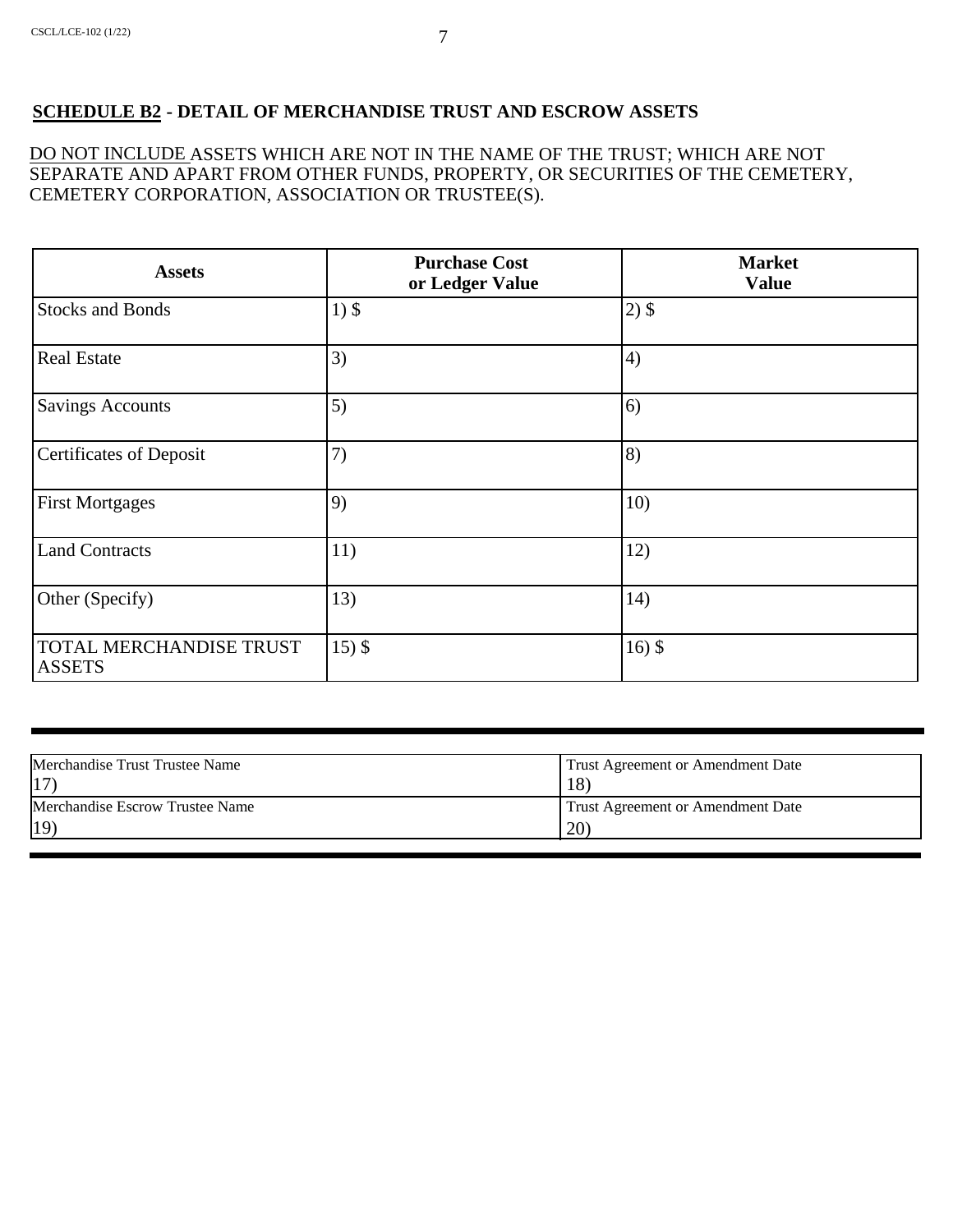# **SCHEDULE B3 - COMPLIANCE DISCLOSURES (To be completed by all cemeteries):**

| 1) | Did the cemetery maintain a record of future obligations (list of liabilities)<br>arising from sales of cemetery merchandise and services which include<br>complete descriptions of the obligations and the costs of performing the<br>obligations as of the end of the reported year?                                                                                                              |                | Yes<br>No-Attach page listing exceptions<br>$\Box$ Not Applicable         |
|----|-----------------------------------------------------------------------------------------------------------------------------------------------------------------------------------------------------------------------------------------------------------------------------------------------------------------------------------------------------------------------------------------------------|----------------|---------------------------------------------------------------------------|
| 2) | Did the cemetery maintain merchandise trust withdrawal records that include<br>the names and contract numbers of the purchasers, descriptions of the<br>merchandise and services, the amount withdrawn, and how the obligation was<br>satisfied (i.e. installed, delivered, performed, terminated, canceled)?                                                                                       |                | Yes<br>No-Attach page listing exceptions<br>$\blacksquare$ Not Applicable |
| 3) | If a separate merchandise trust fund exists for pre-statutory sales, does the fund<br>contain sufficient monies to meet the total current cost of the pre-statutory<br>obligations or does the cemetery have a plan of action to fund the deficit?                                                                                                                                                  |                | Yes<br>No-Attach page listing exceptions<br>Not Applicable                |
| 4) | If vaults or markers are stored, are they inventoried and insured?                                                                                                                                                                                                                                                                                                                                  |                | Yes<br>No-Attach page listing exceptions<br>Not Applicable                |
| 5) | Did the cemetery maintain a monthly accounting record which indicates<br>separately all cash proceeds received from the sale of interment rights, burial<br>vaults, grave memorials or cemetery services?                                                                                                                                                                                           |                | Yes<br>No-Attach page listing exceptions                                  |
| 6) | Did the cemetery maintain its records within the state of Michigan?                                                                                                                                                                                                                                                                                                                                 |                | $\sqcap$ Yes<br>No-Attach page listing exceptions                         |
| 7) | Are there any Mortgages, Liens, or Encumbrances on dedicated or non dedicated<br>cemetery land, or buildings?<br>If yes, submit complete details of the situation with the annual report.                                                                                                                                                                                                           |                | Yes<br>No                                                                 |
| 8) | Have any of the trust assets been pledged, collateralized, or used as security in<br>any way?<br>If yes, submit complete details of the situation with the annual report.                                                                                                                                                                                                                           |                | Yes<br>N <sub>o</sub>                                                     |
| 9) | Have any of the trust assets been invested or used in such a manner that would<br>benefit anyone or any entity besides the trusts exclusively?<br>If yes, submit complete details of the situation with the annual report.                                                                                                                                                                          | $\blacksquare$ | Yes<br><b>No</b>                                                          |
|    | 10) Have any endowed care trust principal or capital gains been withdrawn?<br>If yes, submit complete details of the situation with the annual report including<br>any police reports that have been filed.                                                                                                                                                                                         | $\blacksquare$ | <b>Yes</b><br>N <sub>o</sub>                                              |
|    | 11) Has any trust funds been absconded with or embezzled?<br>If yes, submit complete details of the situation with the annual report including<br>any police reports that have been filed.                                                                                                                                                                                                          |                | Yes<br>$\Box$ No                                                          |
|    | 12) Has the cemetery sold any preneed services or merchandise after December 31,<br>2004, without having a Prepaid Funeral and Cemetery Sales Act registration?<br>If yes, submit complete details of the situation with the annual report.                                                                                                                                                         |                | Yes<br>$\blacksquare$ No                                                  |
|    | 13) In the current reporting period, did the Endowment and Perpetual Care Trust Fund<br>earn income (excluding net capital gains)?<br>If yes, submit an itemized list of payments of income received, provide dates, amounts<br>and source.                                                                                                                                                         |                | $\blacksquare$ Yes<br>$\Box$ No                                           |
|    | 14) Did the cemetery utilize interest or dividends solely for the endowment care?<br>For yes or no please submit a detailed inventory of what income was used for, giving<br>dates, amounts and payees. Trust taxes may be paid from income.                                                                                                                                                        | $\blacksquare$ | Yes<br>$\Box$ No                                                          |
|    | 15) Did the cemetery evaluate the effectiveness of the internal controls required in Section $16(12)(d)$<br>of the CRA, MCL $456.536(12)(d)$ within the last 90 days? If yes, attach documentation<br>evaluating the effectiveness of those internal controls; if no, attach an explanation and plan of<br>action to comply with requirements giving a specific date for rectifying non compliance. |                | $\Box$ Yes<br>$\Box$ No                                                   |
|    | 16) Were any trustee fees and costs paid from something other than the principal of the<br>Endowed Care Trust Fund? If yes, how much and from what source?                                                                                                                                                                                                                                          | $\sim 10$      | Yes<br>$\Box$ No                                                          |
|    | 17) Do the cemetery's sales agreements stipulate that the purchaser of entombment/inurnment<br>rights in an incomplete structure is entitled to a refund of the purchase price plus interest<br>(calculated at the rate of 4% per annum) if the structure is not completed within 4 years after<br>the date of the first sale of an entombment/inurnment right in the proposed structure?           |                | Yes<br>N <sub>o</sub>                                                     |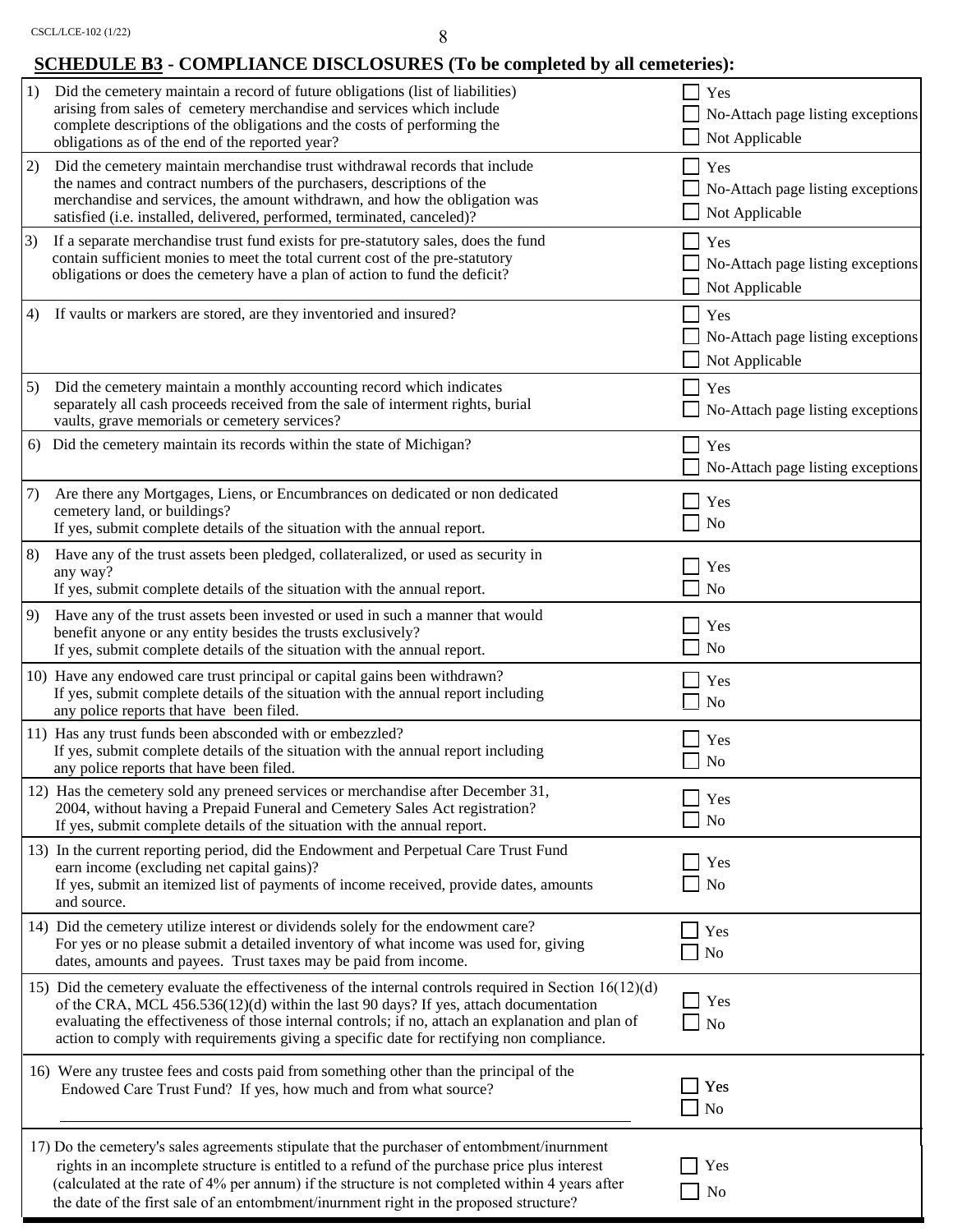### **SUBSEQUENT COMPLIANCE AND/OR CORRECTIVE ACTION**

**NOTE:** If a trust shortage exists in any trust account, as reflected on pages 3 or 6, items 1 and 2 on this page must be completed.

1) Detail any corrective action taken subsequent to the reporting period for any deficiencies noted in this report.

2) Detail a corrective action plan for any remaining deficiencies noted in this report.

**CEMETERY OFFICIAL SIGNATURE** (NOTE: This report will not be accepted without a signature)

**We declare we have reviewed the report and all pertinent information has been provided and included to give complete and accurate accounts of the cemetery and trust assets. In our opinion, assertions included in this 2021 cemetery report are fairly stated in all material respects and are accurate, complete and true to the best of our knowledge and belief.**

Signature of Owner, Managing Member, Director, or Officer of Cemetery Date

Type or Print Name of Owner, Managing Member, Director or Officer of Cemetery

Signature of Owner, Managing Member, Director, or Officer of Cemetery Date

Type or Print Name of Owner, Managing Member, Director or Officer of Cemetery

**Please Note: This report is due June 30, 2022**